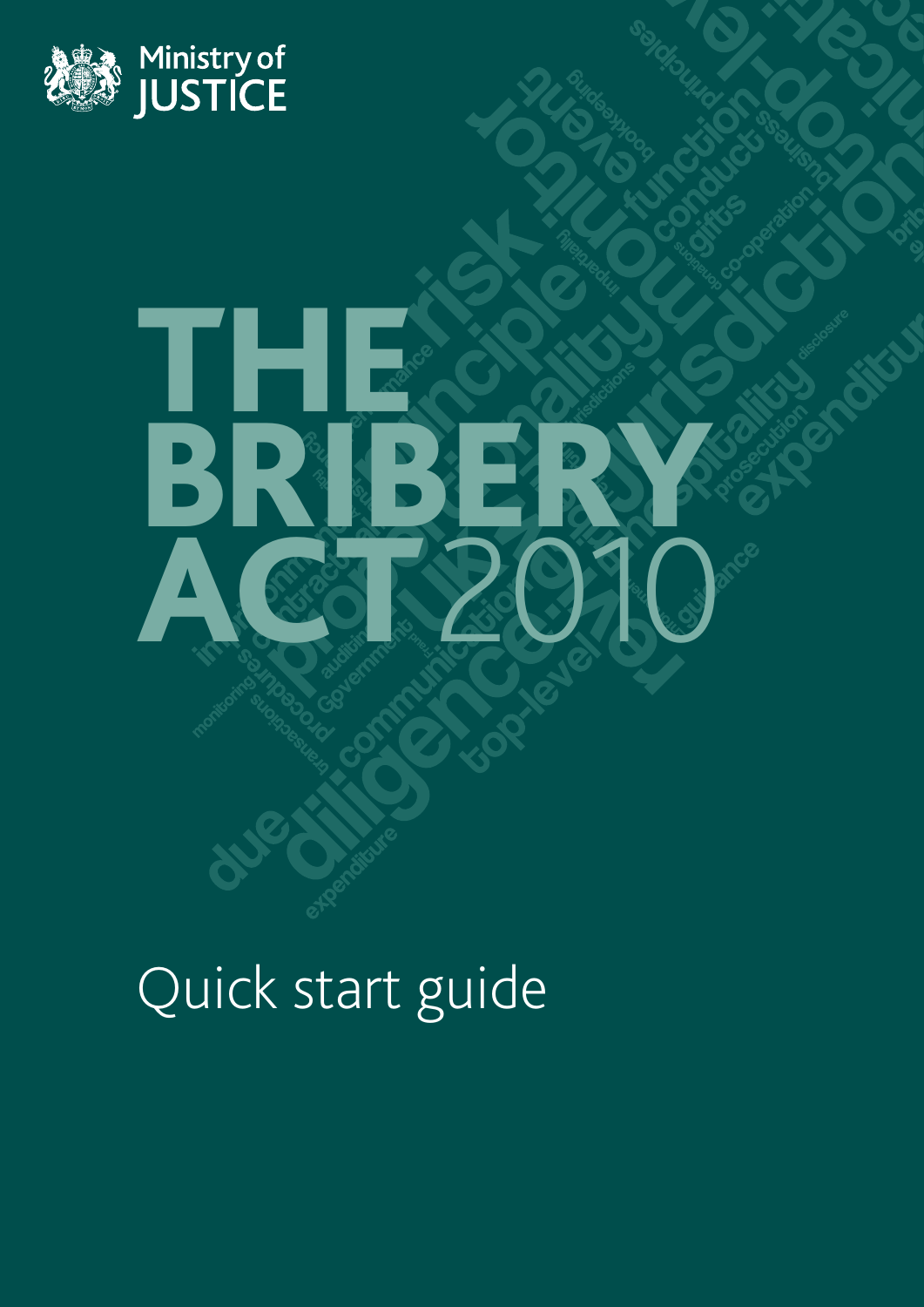The Bribery Act 2010 modernises the law on bribery. It comes into force on 1 July 2011. This document offers a quick guide to the things you need to know to prepare your business for implementation.

The Government has also produced detailed guidance about the Act and the procedures that organisations can put in place to prevent bribery, as well as a set of illustrative case studies which you may find of further assistance (available here: www.justice.gov.uk/guidance/bribery.htm).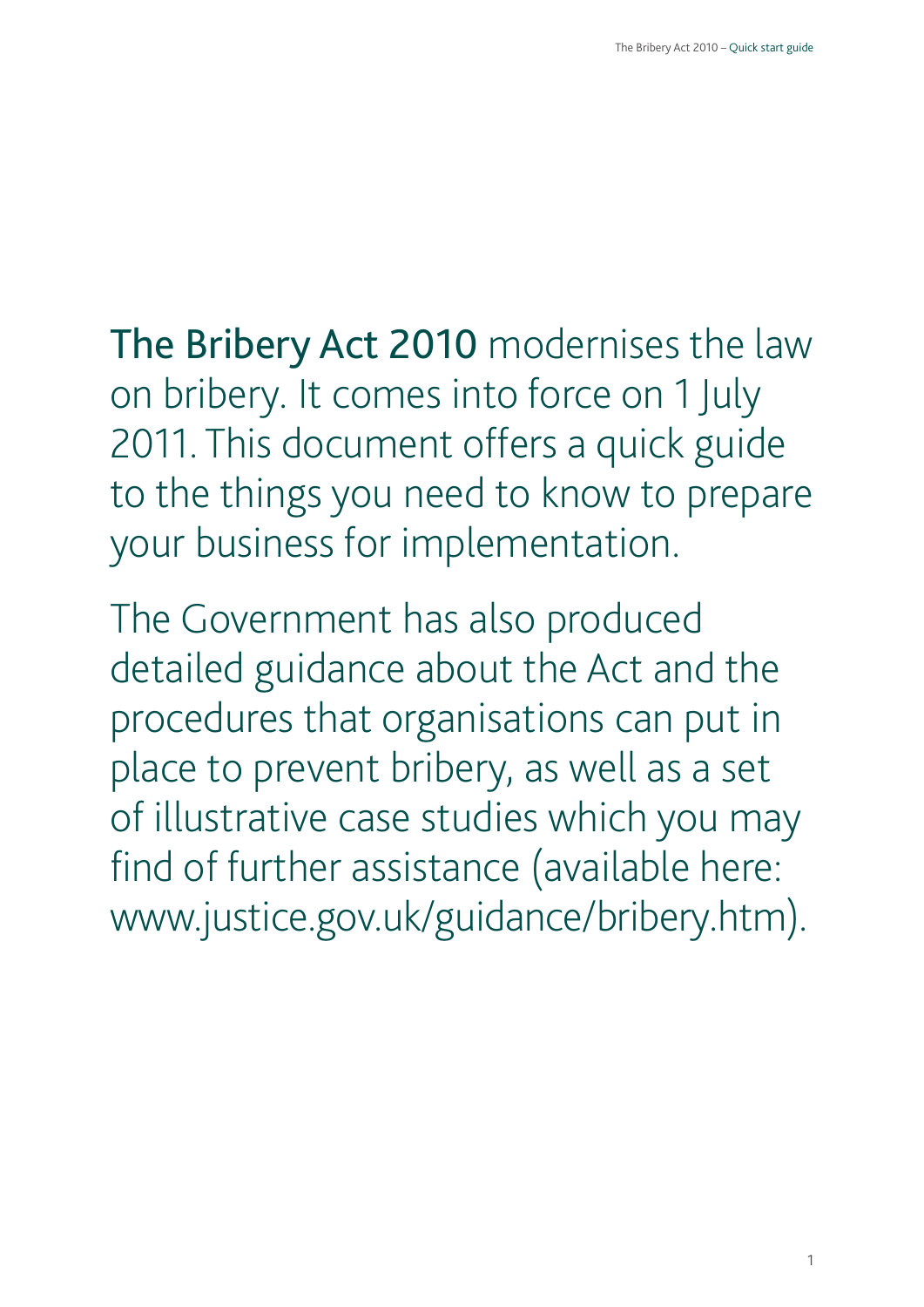### Key points

- This Act deals only with bribery  $-$  not other forms of white collar crime
- Your organisation may be liable for failing to prevent a person from bribing on your behalf but only if that person performs services for you in business. It is very unlikely therefore that you will be liable for the actions of someone who simply supplies goods to you
- There is a full defence if you can show you had adequate procedures in place to prevent bribery. But you do not need to put bribery prevention procedures in place if there is no risk of bribery on your behalf
- Hospitality is not prohibited by the Act
- Facilitation payments are bribes under the Act just as they are under the old law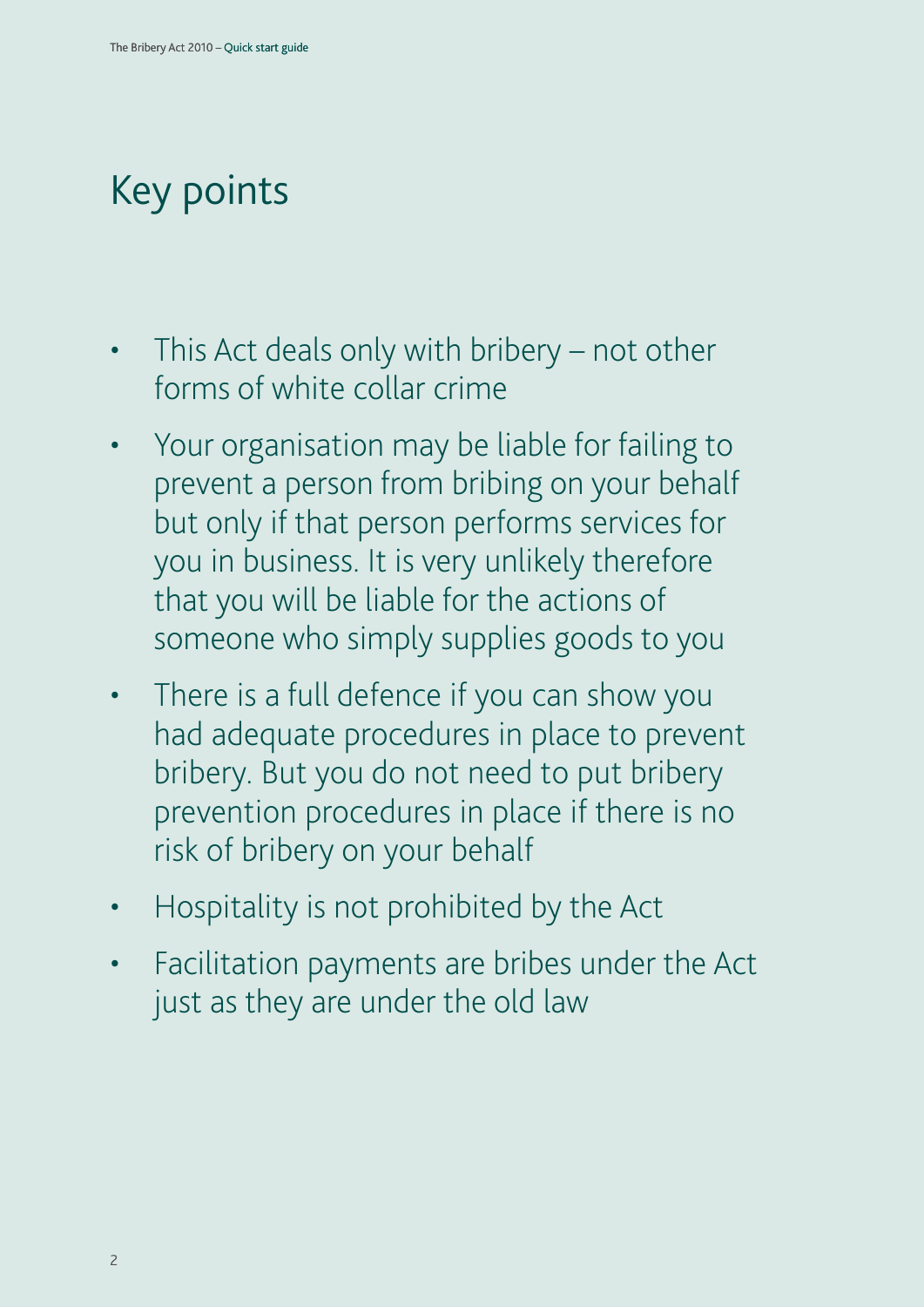#### What is covered by the Act?

#### When could my organisation be liable?

The Act is concerned with bribery. Very generally, this is defined as giving someone a financial or other advantage to encourage that person to perform their functions or activities improperly or to reward that person for having already done so. So this could cover seeking to influence a decision-maker by giving some kind of extra benefit to that decision maker rather than by what can legitimately be offered as part of a tender process.

The Act is not concerned with fraud, theft, books and record offences, Companies Act offences, money laundering offences or competition law. Further detail about what is covered by the Act can be found in 'The Bribery Act 2010 – Guidance about procedures which relevant commercial organisations can put into place to prevent persons associated with them from bribing (section 9 of the Bribery Act 2010)' – www.justice.gov.uk/ guidance/bribery.htm

.

Your organisation could be liable if a very senior person in the organisation (for example, a managing director) commits a bribery offence. This person's activities would then be attributed to the organisation.

Your organisation could also be liable where someone who performs services for it – like an employee or agent – pays a bribe specifically to get business, keep business, or gain a business advantage for your organisation. But you will have a full defence for this particular offence, and can avoid prosecution, if you can show you had adequate procedures in place to prevent bribery (see page 4, 'What do I need to do to rely on the defence?' for further information about this defence).

It is important to note that no one can be prosecuted in England and Wales unless one of the two most senior prosecutors (the Director of Public Prosecutions or the Director of the Serious Fraud Office) is personally satisfied that a conviction is more likely than not, and that prosecution is in the public interest.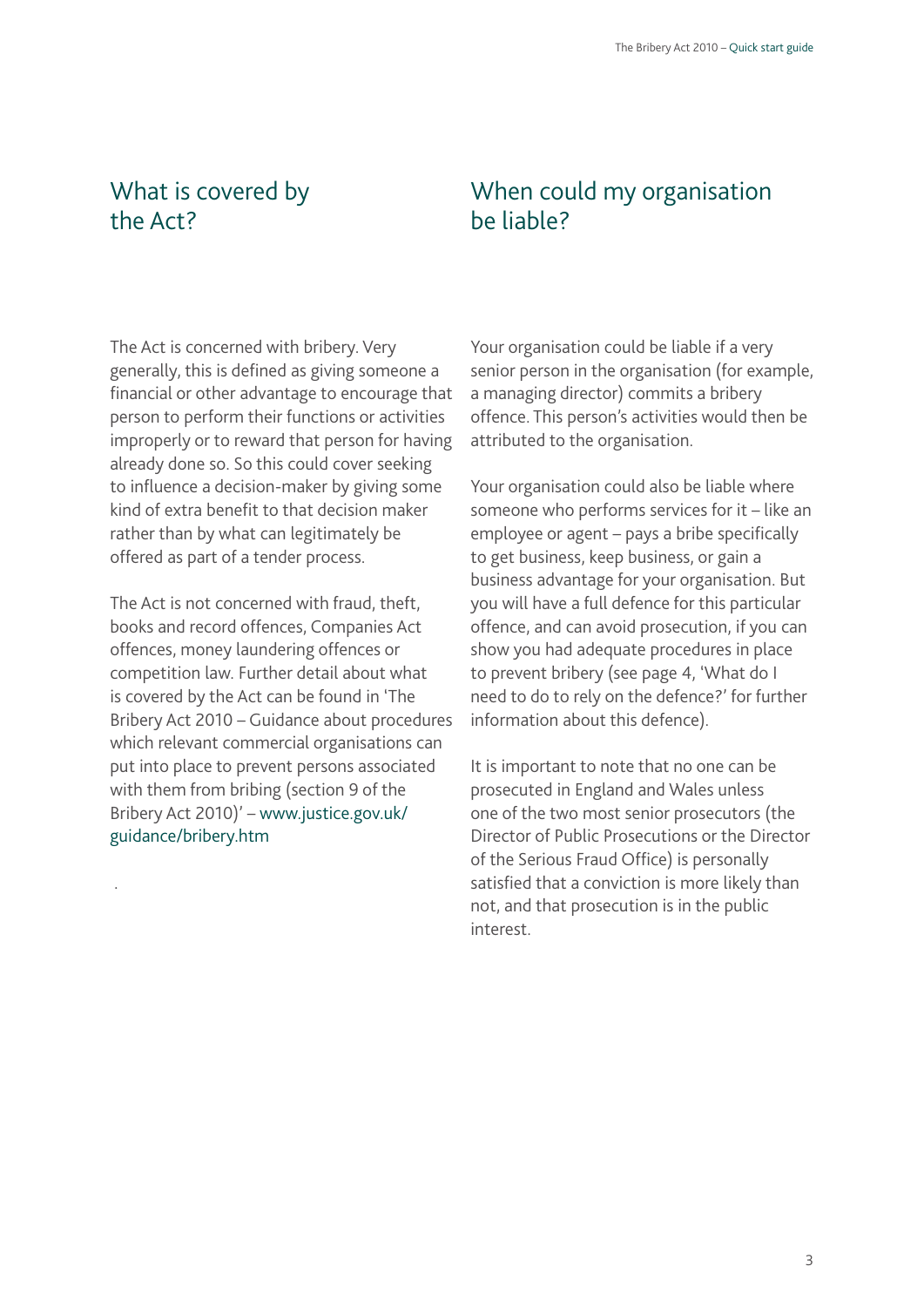#### What do I need to do to rely on the defence?

You will not commit the offence of failing to prevent bribery if you can show that your organisation had 'adequate procedures' in place to prevent bribery. What counts as adequate will depend on the bribery risks you face ('How do I assess risk?', see page 5) and the nature, size and complexity of your business. So, a small or medium sized business which faces minimal bribery risks will require relatively minimal procedures to mitigate those risks. The following six principles will help you decide what, if anything, you need to do differently:

- **1** Proportionality: The action you take should be proportionate to the risks you face and to the size of your business. So you might need to do more to prevent bribery if your organisation is large, or if you are operating in an overseas market where bribery is known to be commonplace, compared to what you might do if your organisation is small, or is operating in markets where bribery is not prevalent.
- **2** Top Level Commitment: Those at the top of an organisation are in the best position to ensure their organisation conducts business without bribery. If you are running a business, you will want to show that you have been active in making sure that your staff (including any middle management) and the key people who do business with you and for you understand that you do not tolerate bribery. You may also want to get personally involved in taking the necessary proportionate action to address any bribery risks.
- **3** Risk Assessment: Think about the bribery risks you might face. For example, you might want to do some research into the markets you operate in and the people you deal with, especially if you are entering into new business arrangements and new markets overseas ('How do I assess risk', see page 5).
- **4** Due Diligence: Knowing exactly who you are dealing with can help to protect your organisation from taking on people who might be less than trustworthy. You may therefore want to ask a few questions and do a few checks before engaging others to represent you in business dealings.
- **5** Communication: Communicating your policies and procedures to staff and to others who will perform services for you enhances awareness and helps to deter bribery by making clear the basis on which your organisation does business. You may, therefore, want to think about whether additional training or awareness raising would be appropriate or proportionate to the size and type of your business.
- **6** Monitoring and Review: The risks you face and the effectiveness of your procedures may change over time. You may want, therefore, to keep an eye on the antibribery steps you have taken so that they keep pace with any changes in the bribery risks you face when, for example, you enter new markets.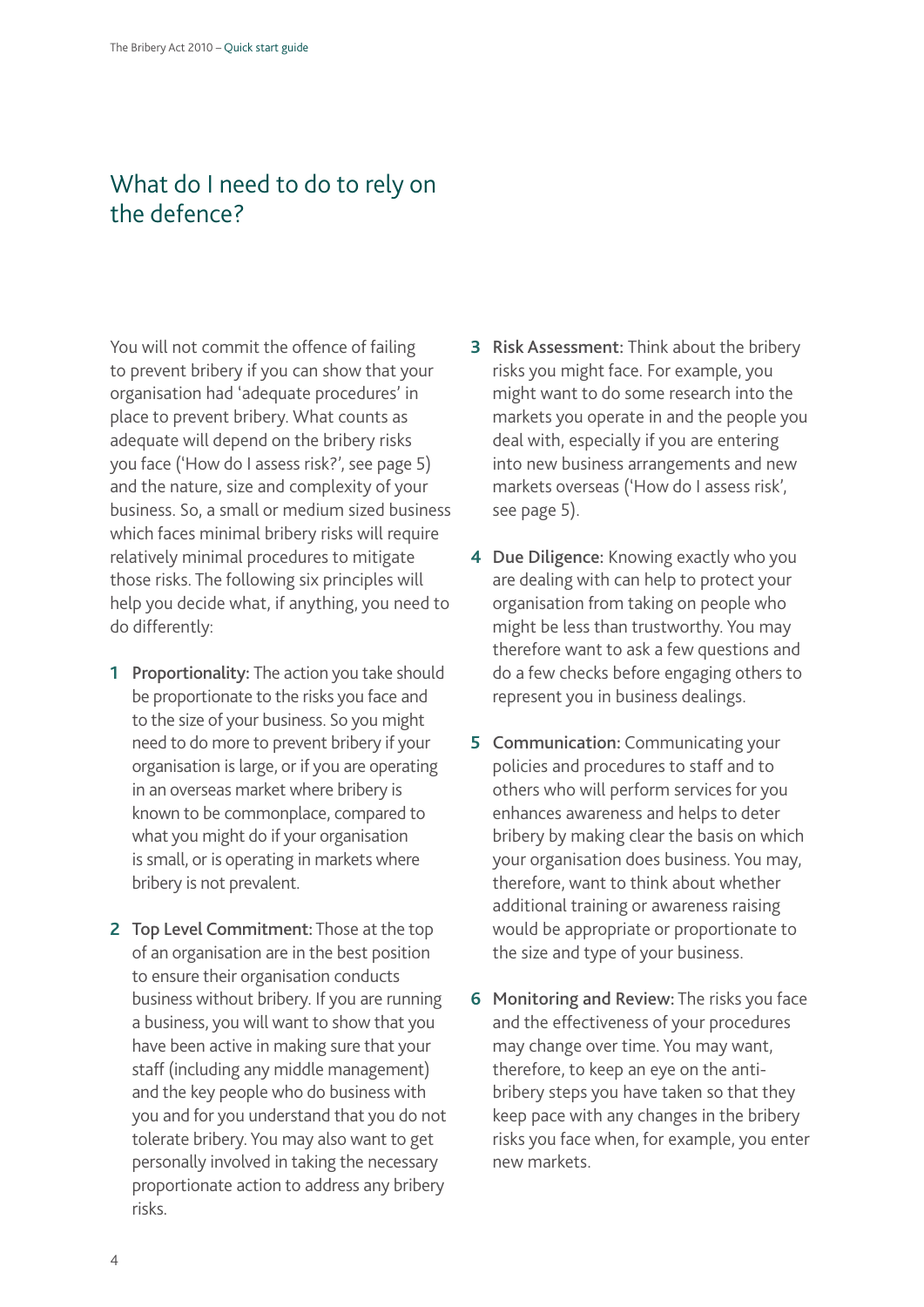#### How do I assess risk?

#### Do I need complex procedures in place even if there is no risk?

Many organisations will face little or no risk of bribery, especially if their business is undertaken primarily in the UK. If you operate overseas, the risks may be higher. Factors such as the particular country you want to do business in, the sector which you are dealing in, the value and duration of your project, the kind of business you want to do and the people you engage to do your business will all be relevant.

There are simple practical steps you can take to assess and mitigate risks. These are mostly obvious, and are similar to (or even the same as) those you probably take anyway (for example, to make sure you can trust the people you work with). For example, you might use simple internet searches to find out about the levels of corruption or bribery in the particular country you propose to do business in. You could consult UK diplomatic posts or UK Trade and Investment for advice. You could also consult business representative bodies here and in the relevant country for up to date local knowledge. We set out some contacts below including a Government-sponsored Business Anti-Corruption Portal aimed at small and medium sized businesses involved in overseas trade.

No. If there is very little risk of bribery being committed on behalf of your organisation then you may not feel the need for any procedures to prevent bribery. If, having assessed the position, there is a risk of bribery then, if you want to rely on the defence, the procedures you adopt should be proportionate to that risk.

There is no need for extensive written documentation or policies. You may already have proportionate procedures through existing controls over company expenditure, accounting and commercial or agent contracts for example. In larger organisations it will be important to ensure that management in charge of the day to day business is fully aware and committed to the objective of preventing bribery. In micro-businesses it may be enough for simple oral reminders to key staff about the organisation's anti-bribery policies.

In addition, although parties to a contract are of course free to agree whatever terms are appropriate, the Act does not require you to comply with the anti-bribery procedures of your business partners in order to be able to rely on the defence.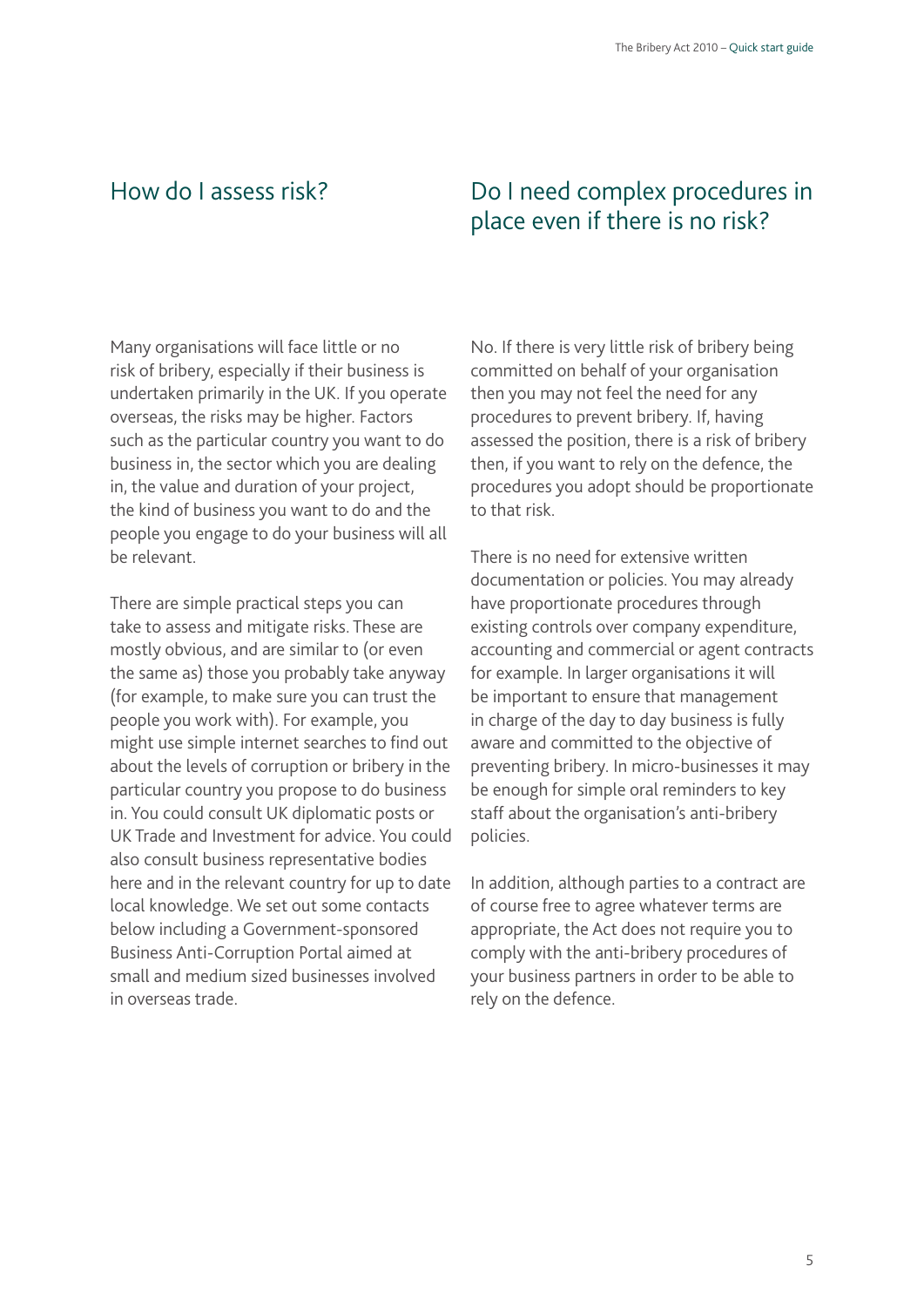#### Do I need to do due diligence on all my suppliers?

You only have to think about doing due diligence on persons who will actually perform services for you, or on your behalf. Someone who simply supplies goods to you is unlikely to do that. It is very unlikely, therefore, that you will need to consider doing due diligence on persons further down a supply chain.

Where you decide to undertake due diligence, how much you need to do will depend on your risk assessment. If you assess the risk as low then all you may need to do is satisfy yourself that people performing services for you (for example, an agent) are genuine and someone you can trust to do your business without bribing. You could do this by making enquiries with business contacts, local chambers of commerce or business associations or via the internet for example.

Where you think the risks are higher, then you may need to do more. You might ask your agent for a CV, financial statements or accounts, and other references. You might then follow those up to ensure they are genuine. The aim is to satisfy yourself that the person that is to represent your organisation can be trusted not to use bribery on your behalf, but this does not necessarily require sophisticated and costly techniques. Personal contact, allowing you to assess the person for yourself, can be very helpful.

#### Do I need to employ consultants or lawyers to provide advice on the risks I face, the procedures I adopt, or the level of due diligence I should undertake?

No. There is no duty to engage lawyers or consultants in helping you assess what risks you face, what procedures you might adopt or what sort of due diligence you undertake especially where you consider the risks to be low or non-existent. The Act does not require external verification of any bribery prevention measures you have put in place.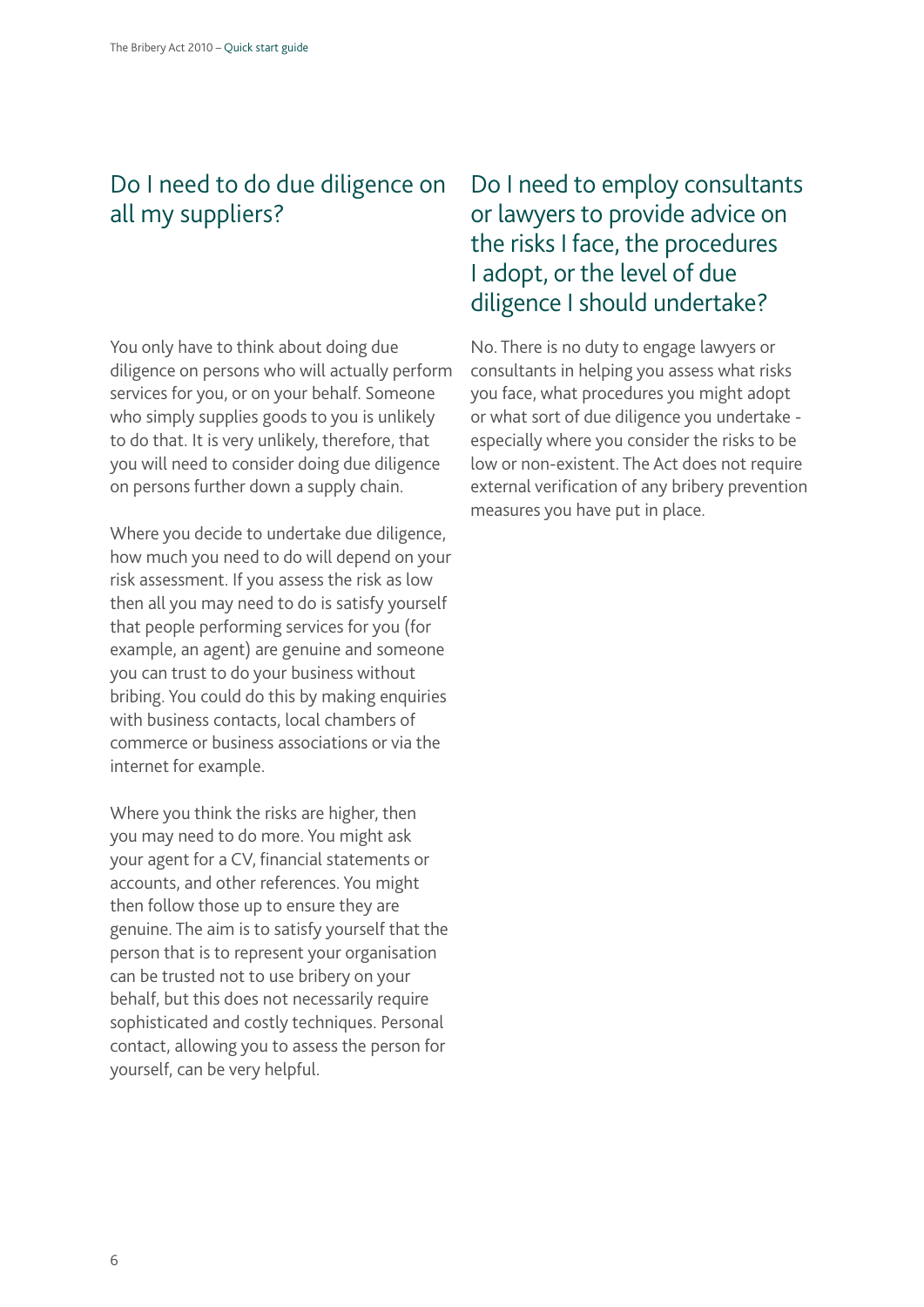#### Can I provide hospitality, promotional or other business expenditure under the Act?

Yes. The Government does not intend that genuine hospitality or similar business expenditure that is reasonable and proportionate be caught by the Act, so you can continue to provide bona fide hospitality, promotional or other business expenditure.

In any case where it was thought the hospitality was really a cover for bribing someone, the authorities would look at such things as the level of hospitality offered, the way in which it was provided and the level of influence the person receiving it had on the business decision in question. But, as a general proposition, hospitality or promotional expenditure which is proportionate and reasonable given the sort of business you do is very unlikely to engage the Act. So you can continue to provide tickets to sporting events, take clients to dinner, offer gifts to clients as a reflection of your good relations, or pay for reasonable travel expenses in order to demonstrate your goods or services to clients if that is reasonable and proportionate for your business.

#### What about facilitation payments?

Facilitation payments, which are payments to induce officials to perform routine functions they are otherwise obligated to perform, are bribes. There was no exemption for such payments under the previous law nor is there under the Bribery Act.

As was the case under the old law, prosecutors will carefully consider all the facts and surrounding circumstances of cases which come to their attention to assess whether a payment amounts to a bribe and, if so, whether a prosecution is in the public interest.

You can continue to pay for legally required administrative fees or fast-track services. These are not facilitation payments.

#### Further information

www.justice.gov.uk www.bis.gov.uk www.businesslink.gov.uk